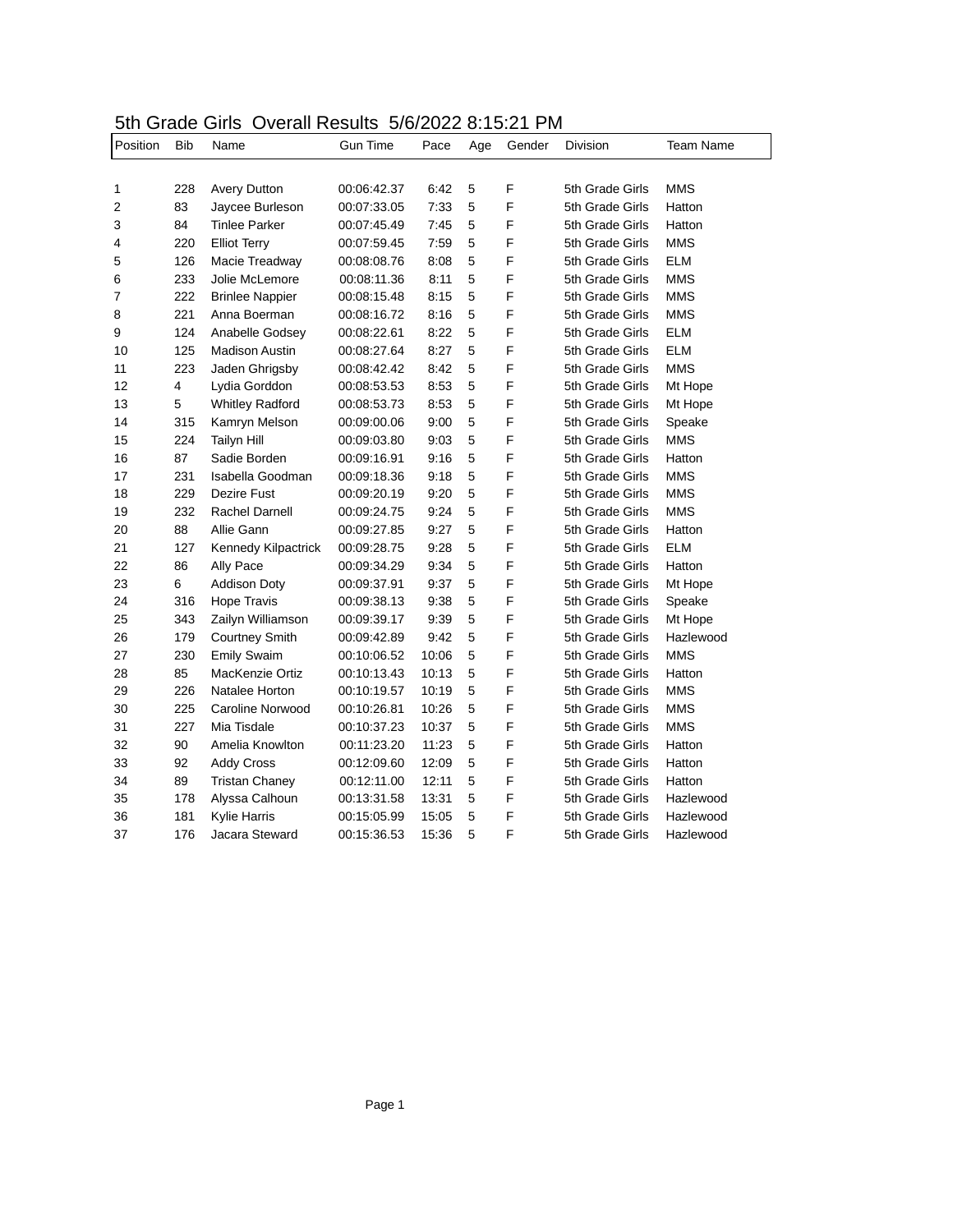## 5th Grade Girls Overall Results 5/6/2022 8:15:24 PM

| Position Bib |  | Name | <b>Gun Time</b> |  |  | Pace Age Gender Division |  | Team Name |
|--------------|--|------|-----------------|--|--|--------------------------|--|-----------|
|--------------|--|------|-----------------|--|--|--------------------------|--|-----------|